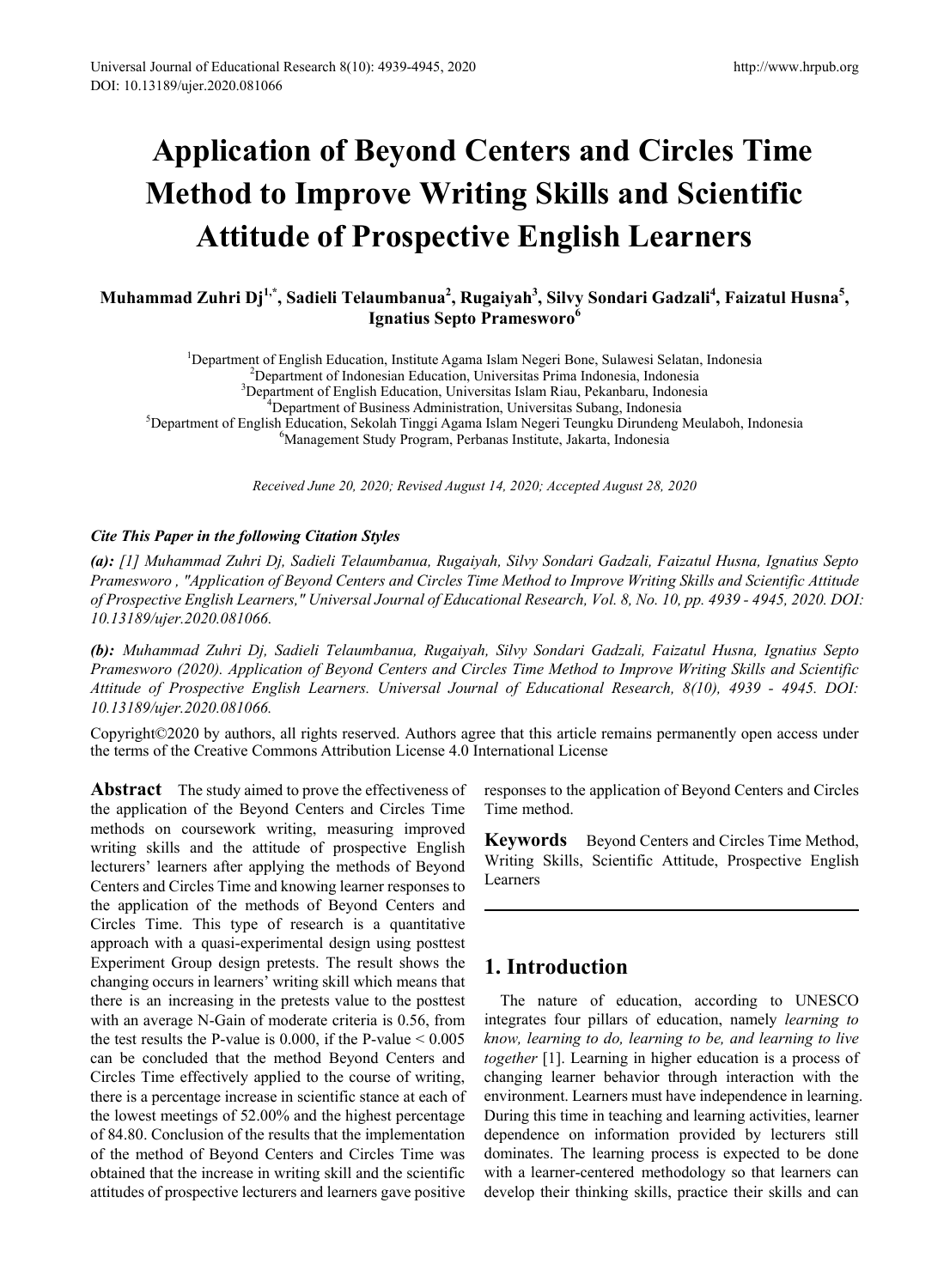change their attitudes so that they are more responsible for the tasks given by the lecturer.

Prospective English lecturer learners must have the ability to be excellent facilitators in the learning process. Learners must be able to find their knowledge and transform complex information by solving problems and finding everything for themselves [2]. For this reason, learners must be able to find and build their knowledge with responsibility in planning and carrying out activities that encourage learning.

Learning must be contextual so that learners find meaning in their learning by connecting academic material based on content in their daily lives. Also, learners must be trained to be able to conduct research related to the material and concepts being studied in order to gain a more comprehensive understanding.

In each college and in each subject, strategies are needed for transferring knowledge: As Brown [3] has mentioned teaching is exhibiting or serving to somebody to discover ways to do something, giving directions and/or guidance within the research of one thing, offering individuals with knowledge and/or inflicting individuals to know or to grasp something. Therefore, learning models must be precise and not monotonous in the classroom. Learning models must also be able to facilitate and support learners in learning a language in particular writing where it is easy to learn.

As a step to provide fun English learning this study implemented Beyond Centers and Circles Time method. That is, learners are stimulated to actively conduct exploration activities according to the topic of each group. For that, the centers of learning are prepared, complete with the necessary facilities and always use a circular sitting footing before and after conducting activities in the center. In other words in this approach, all learning activities focus on learners as learning subjects so that learners are assisted in their development according to their potential.

Beyond Centers and Circle Time Method applied to the study was intended to help learners in the English language Education Department to develop writing or writing skills. In this learning model, learners are divided into groups, where each group will be equipped with different facilities in each group. This is in order to develop the potential and power of learner creativity and certainly teaching English with a pleasant method. Each group is a center of activity where lecturers organize learners to sit circular at the beginning and end of learning activities.

Beyond Centers and Circle Time methods are conducted to help educators who want a balance between skills and concept/knowledge. Kaplan [4] states; "Beyond Centers and Circles Time curriculum, provide college learners with emergent literacy experiences inside properly planned and carried out play alternatives that use cooking, dramatic play, fluid and structured development, and high quality and gross motor alternatives to fulfill the individual and cultural needs of every learner whereas providing him

opportunities to develop."

In the process of cognitive development, it is absolutely necessary utilization and optimization of natural and environmental potentials. The process of cognitive development involves the balance of skill and concept/knowledge, so that the balance of cognitive and psychomotor elements. When college learners are supplied opportunities to be taught in safe, loving, thrilling environments they will develop the ability to persist at tasks, in addition to an eagerness and curiosity about their world. Once they can handle with and experiment with materials and objects, they will develop inventiveness and creativity and after they can play with other college learners and adults who encourage their ideas or concepts they will be taught to plan and reflect on their actions [4].

The success of learner cognitive and psychomotor development depends on how the learning approach is applied. So that the right approach to learning will positively impact the interest and motivation to learn and will foster the confidence to continue to explore and develop yourself Beyond Centers and Circle Time to facilitate learners with the right learning experience that is how to explore the potential of the media and the potential of the surrounding and the environment.

In English language teaching, Idham et al. [5] emphasizes that learning should meet learners' requirement so that they would be able to apply their knowledge into their own lives. Thus, final outcome, or final evaluation, accordingly encompasses authenticity which, as Gulikers [6] refines, involves authentic task, physical context, social context, assessment result, and assessment criteria. Teaching productive skills, like writing skills, should embrace those crucial factors. Indeed, helping learners to be competent at writing is a challenging task for lecturers of English as this requires effective instructions and long endeavor [7,8].

A college as an institution that will produce intellectual circles carry out the writing activities as an integrated part from the entire learning process. With this writing activity learners are expected to have a wider insight on the topic he wrote. Writing in college requires requirements both in terms of language, content and writing techniques. So in addition to the process of habituation and practice, learners should also have knowledge of the material to be written.

Writing is considered an activity that cannot be unleashed from the academic life of a learner especially writing in the form of scientific works. Drafting a scientific work can be part of a lecture assignment given by lecturers to learners, either in the form of essays, reviews, scientific articles, papers, or as a requirement for completion of study to obtain a bachelor's degree, Master's, or doctor in the form of a thesis, thesis, and dissertation. Through the writing of scientific work, learners are expected to communicate information, new knowledge, ideas, studies, and research results.

Writing is one of the most essential abilities which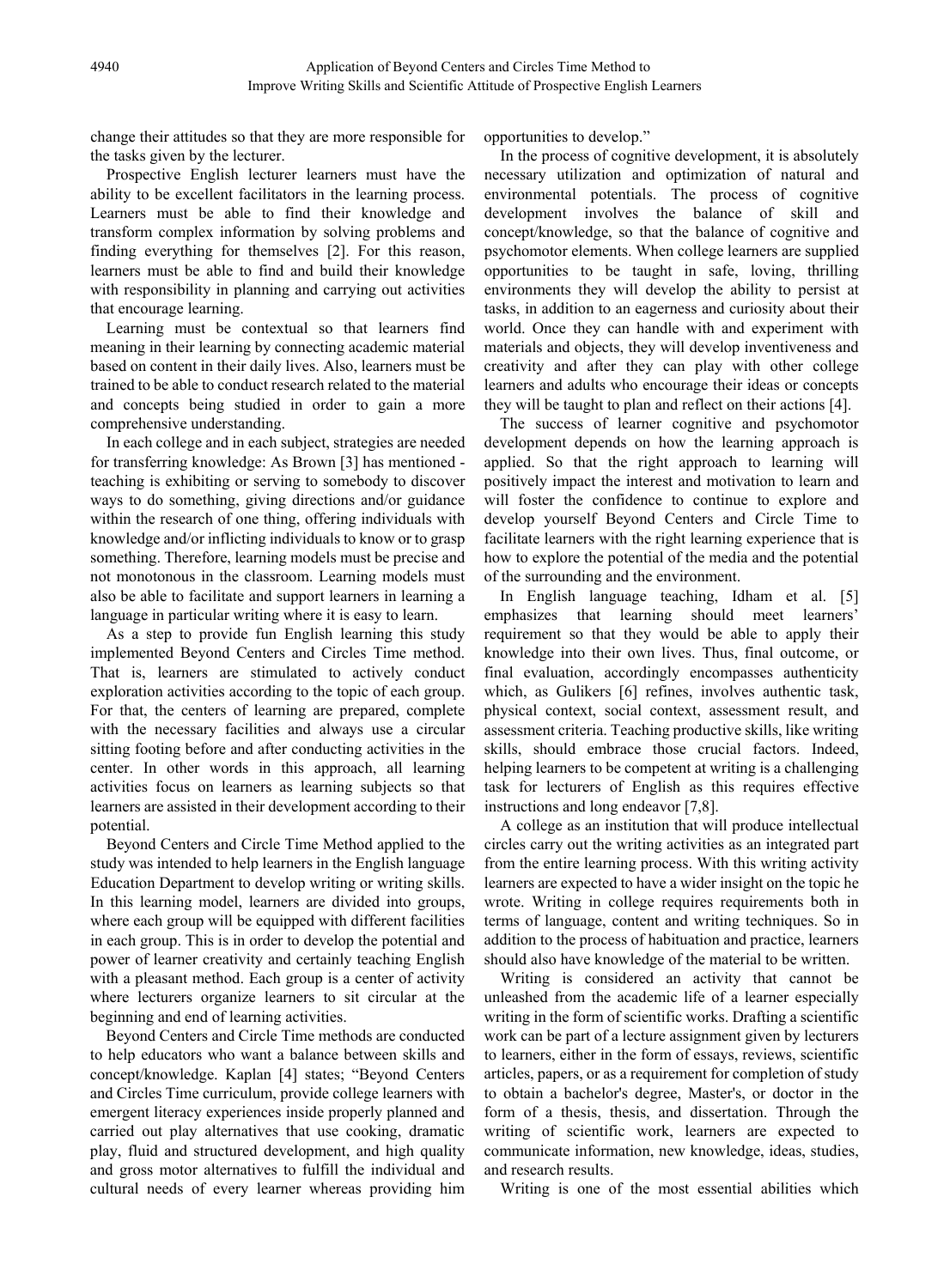should be mastered by each first and second language learners. It's lively talent that requires learners to be lively in producing language. Furthermore, writing is assumed to be a difficult activity because it requires vital opinion for creating and expressing concepts clearly.

Further, writing skills are an ability to make notes, information or ideas using a set of signs or symbols. Writing is also a language skill that must be mastered, because so many activities in the process of learning teaching must be done in writing [9]. Later, Sinclair [10] also states writing is one way to communicate others in writing. To be able to produce good writing, needed process. Zemach & Rumisek [11] Submit the writing process consisting of preparation, rough drafts, sharing, repairing, editing, rewriting, and evaluation. This process is done as a step in generating good writing in terms of content and other writing components.

Besides, scientific attitude is part of the scientific process. Scientific attitudes represent the suitability of learner behavior towards the teaching and learning process. There are characteristics of learners having a scientific attitude among others having curiosity, not accepting the truth without proof, honest, thorough, respecting the opinions of others, accepting new gifts and new enthusiasm. Wahyudi [12] states that scientific attitudes can affect learning achievement both in cognitive, affective, and psychomotor aspects. If learners have scientific thinking, they have high motivation to continue to develop their potential and improve understanding of concepts which will ultimately improve learner learning outcomes [13].

According to Harlen [14], there are four types of attitudes that need attention in developing learners' scientific attitudes: (1) attitudes towards assignments, (2) attitudes towards themselves as learners, (3) attitudes toward science, especially science, and (4) attitudes towards objects and events in the surrounding environment. These four attitudes will form a scientific attitude that influences one's desire to participate in certain activities, and the way a person responds to other people, objects, or events.

Based on explanation above, it is necessary to apply learning that is associated with local potential and can provide the provision of learning how to learn as well as learning how to unlearn, not only learning theory, but also practicing it to solve problems of daily life in learners. Therefore, through the application of the Beyond Centers and Circles Time method, it is expected to improve writing and scientific attitudes of prospective English lecturer learners. Then, the aim of the study was to prove the effectiveness of the application of Beyond Centers and Circles Time method on coursework writing, measuring improved writing skills and the attitude of prospective English lecturers' learners after applying the methods of Beyond Centers and Circles Time and knowing learner responses to the application of the methods of Beyond Centers and Circles Time.

### **2. Method**

This type of research is a quantitative descriptive study with a quasi-experimental research method. The study design used a pretest and post-test experiment group design. The subjects of the study were the fourth semester English Language Education learners who were taking writing II. The population is 110 learners. The research sample was taken by cluster random sampling of 40 people. Data collection techniques using research instruments is a test to measure writing skills and questionnaires to determine the scientific attitude of learners. Data analysis techniques used for writing skills are 1) using the N-Gain Score which is analyzed by comparing the pretest and posttest scores; 2) prerequisite tests are tests for normality and homogeneity; and 3) Hypothesis Test with t-test to determine the effectiveness of the applied learning model. While the scientific attitude questionnaire was analyzed descriptively quantitatively by calculating the percentage of scoring from the statements contained in the questionnaire.

## **3. Result and Discussion**

This research was preceded by a preliminary study in the form of a literature study and an empirical study. The literature study includes a study of research results related to research. Empirical studies include the study of initial conditions on research subjects through observation. Next, an analysis of the needs of the object of study is carried out and a research instrument is arranged. Furthermore, the design of instruments and devices is applied in writing learning. Analysis of the trial data can be seen in table 1.

Based on table 1 it can be seen that the test results of the validity of test questions, obtained the results of the validity with r product moment 0.436. From the questions as many as 40 items, as many as 15 items are invalid, 25 questions are valid, then there are invalid questions that are not used and some are revised and then added as many as 6 items so that the test items for research as many as 30 items . The results of the reliability test analysis, namely: for reliability the test results of learning outcomes have  $r = 11 = 0.786$ including the very high reliability criteria. The results of the analysis of the level of difficulty of the 40 test questions, namely: criteria for difficult questions, there are 3 item items, criteria for medium questions are 32 questions and criteria for easy questions are 5 items. Problems that are too easy and difficult are not used. About 30 items were used for the experimental trials.

**Table 1.** Result of learners' writing test

|              | Data                         | <b>Result</b>                                               | <b>Explanation</b>                                |
|--------------|------------------------------|-------------------------------------------------------------|---------------------------------------------------|
|              | Validity                     | Validity range<br>$0.155 - 0.595$<br>R product moment 0,436 | 25 items Valid.<br>15 Items invalid               |
| $\mathbf{2}$ | Reliability                  | 0,786                                                       | High Reliability                                  |
| 3            | Index<br><b>Difficulties</b> | range 0,282 - 0,774                                         | 3 items high, 32<br>items fair, and 5<br>item low |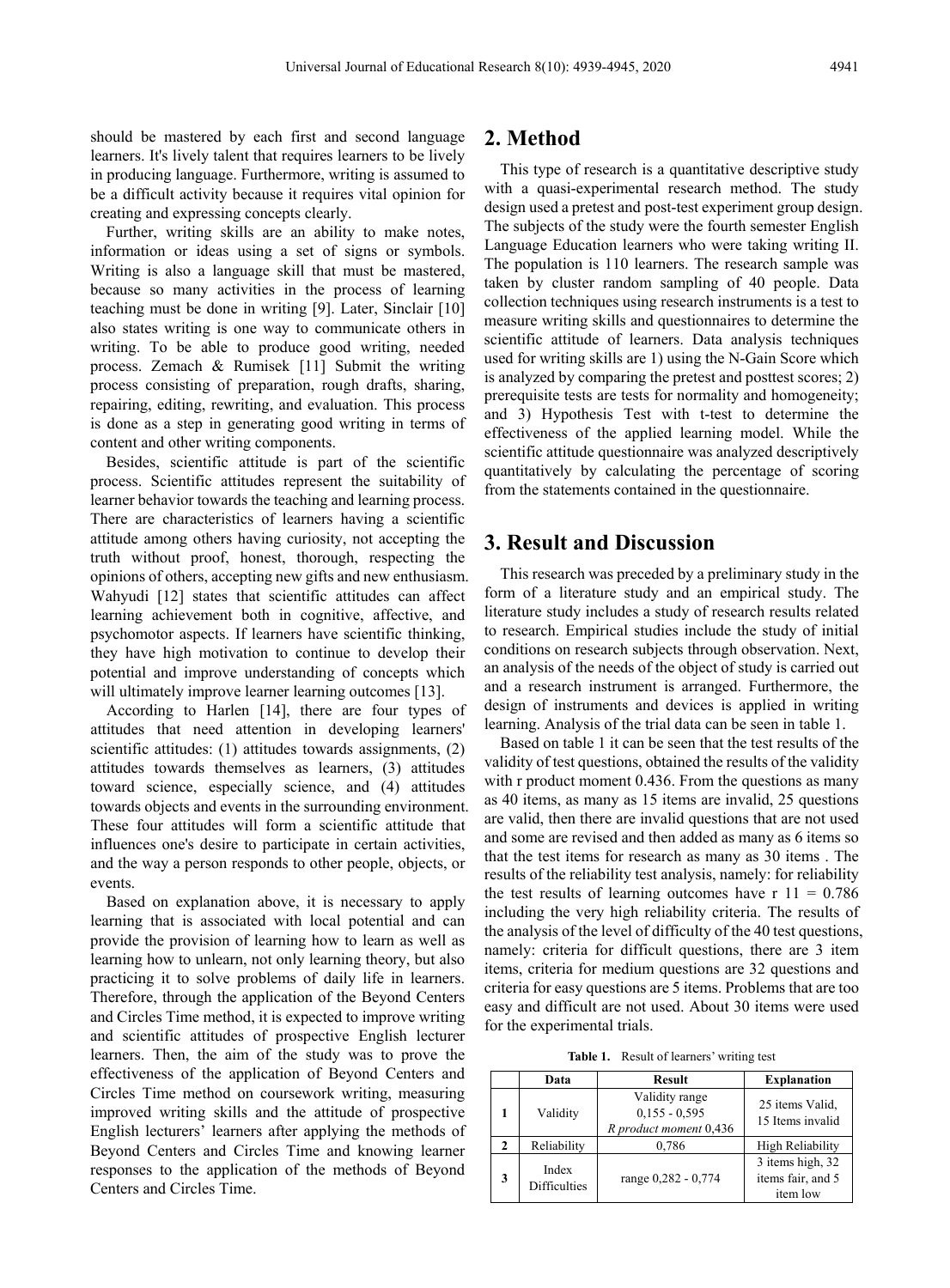#### 4942 Application of Beyond Centers and Circles Time Method to Improve Writing Skills and Scientific Attitude of Prospective English Learners

| Learner's Code            | Pretest | Score  | Posttest | Score    | N-Gain   | Criteria |
|---------------------------|---------|--------|----------|----------|----------|----------|
| E1                        | 13      | 43     | 22       | 73       | 0.61     | Fair     |
| $\rm E2$                  | 14      | 47     | 24       | 80       | 0.65     | Fair     |
| $\mathop{\mathrm{E3}}$    | 11      | 39     | 19       | 65       | 0.50     | Fair     |
| E4                        | 12      | $40\,$ | 19       | 65       | 0.57     | Fair     |
| $\mathop{\hbox{\rm E}} 5$ | 11      | 39     | 25       | 83       | 0.74     | High     |
| E6                        | 12      | $40\,$ | 24       | 80       | 0.67     | Fair     |
| $\rm E7$                  | 14      | 47     | 23       | $77\,$   | 0.63     | Fair     |
| $\rm E8$                  | 13      | 43     | $20\,$   | 67       | 0.52     | Fair     |
| E9                        | 11      | 39     | 16       | 52       | 0.24     | Low      |
| E10                       | 23      | 78     | $25\,$   | 83       | 0.56     | Fair     |
| E11                       | 12      | 40     | 29       | 95       | 0.82     | High     |
| $\rm E12$                 | 12      | 40     | $22\,$   | 73       | 0.64     | Fair     |
| E13                       | 11      | 39     | 23       | 77       | 0.63     | Fair     |
| $\rm E14$                 | 11      | 39     | 16       | 52       | 0.24     | Low      |
| E15                       | 12      | $40\,$ | 24       | 80       | 0.74     | High     |
| $\rm E16$                 | 11      | 39     | 23       | $78\,$   | 0.61     | Fair     |
| $\rm E17$                 | 13      | 43     | 21       | 70       | 0.57     | Fair     |
| $\rm E18$                 | 12      | $40\,$ | $22\,$   | 73       | 0.63     | Fair     |
| E19                       | 14      | 47     | 21       | 70       | 0.61     | Fair     |
| E20                       | 12      | 40     | $22\,$   | 73       | 0.65     | Fair     |
| E21                       | 13      | 43     | 24       | 80       | 0.65     | Fair     |
| E22                       | 11      | 39     | 16       | 54       | 0.29     | Low      |
| E23                       | 12      | $40\,$ | 24       | 80       | 0.67     | Fair     |
| E24                       | 11      | 39     | 25       | 83       | 0.65     | Fair     |
| $\mathbf{E}25$            | 14      | 47     | 24       | $80\,$   | 0.79     | High     |
| E26                       | 14      | 47     | 24       | 80       | 0.65     | Fair     |
| $\rm E27$                 | 12      | $40\,$ | 22       | 73       | 0.65     | Fair     |
| $\rm E28$                 | 12      | $40\,$ | 23       | 77       | 0,56     | Fair     |
| E29                       | 11      | 39     | 25       | 83       | 0.65     | Fair     |
| E30                       | 11      | 39     | 29       | 95       | 0.86     | High     |
| E31                       | 11      | 39     | 24       | $80\,$   | 0.65     | Fair     |
| E32                       | $14$    | 47     | $22\,$   | 73       | $0.60\,$ | Fair     |
| E33                       | $12\,$  | 40     | 24       | $80\,$   | $0.67\,$ | Fair     |
| E34                       | 13      | 43     | 24       | $\bf 80$ | 0.65     | Fair     |
| E35                       | $11\,$  | 39     | $25\,$   | 83       | 0.65     | Fair     |
| E36                       | 13      | 43     | $22\,$   | $73\,$   | 0.60     | Fair     |
| E37                       | 13      | 43     | $23\,$   | $77\,$   | $0.67\,$ | Fair     |
| E38                       | 11      | 35     | $22\,$   | 73       | 0.58     | Fair     |
| E39                       | 13      | 43     | $26\,$   | 87       | 0.81     | High     |
| E40                       | 11      | 39     | 24       | $80\,$   | 0.67     | Fair     |
| Average                   | 12,50   | 42,50  | 22,875   | 76,35    | 0,56     | Fair     |

**Table 2.** Data of pretest, posttest, and N-gain values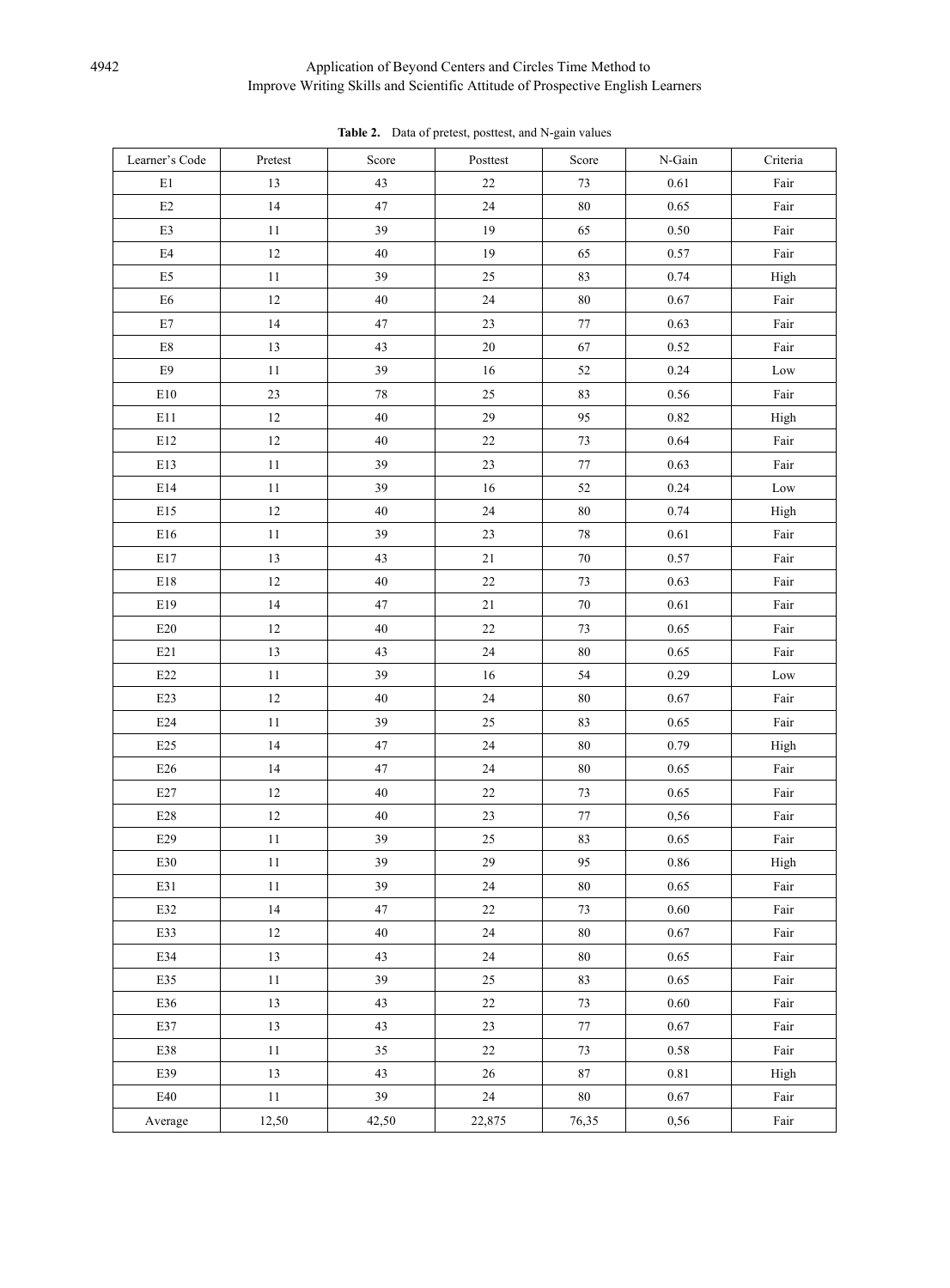The application of the Beyond Centers and Circles Time method in sentence learning in this study was carried out in eight face-to-face meetings (theory and practice). In collecting research data, which included observations of learners' writing skills and scientific attitudes, the researcher was assisted by three observers. Retrieval of research data begins by conducting a pretest to determine the initial conditions of writing skills of prospective English lecturer learners, then after the application of the learning model, the posttest is carried out. Data on the pretest, posttest and N-gain values can be seen in table 2.

Based on the table above, it can be recapitulated the results of the lowest, highest and average pretest, posttest and N-gain values. Recapitulation data can be seen in table3.

**Table 3.** Recapitulation of Pretest, Posttest and N-gain Scores

| No. | Scores   | Highest | Lower | Average |
|-----|----------|---------|-------|---------|
|     | Pretest  | 75      | 35    | 42,50   |
|     | Posttest | 95      | 52    | 76,35   |
|     | N-gain   | 0,86    | 0,24  | 0,56    |

Based on table 3 it can be seen that there is an increase between the pretest and posttest scores. Based on the results of the calculation of N-gain results obtained an average of 0.56 including fair criteria. The classical calculation results of the N-gain gain can be seen in table 4.

Based on table 4., it can be seen that the percentage of learners who entered the criteria of gain was high 15%, moderate gain was 77.50% and low gain was 7.5%. With

the increase in the value of the pretest and posttest, the application of the model has been effectively carried out. To test the effectiveness of the learning model that has been applied to do hypothesis testing using t test (t-test) t test results can be seen in table 5.

**Table 4.** Result of N-Gain Criteria Percentage

| No. | Value<br>Range | Learner<br>(Person) | Percentage<br>$(\%)$ Gain | Criteria |
|-----|----------------|---------------------|---------------------------|----------|
|     | g > 70         |                     | 15,00                     | High     |
|     | 30 < g < 70    | 31                  | 77,50                     | Moderate |
|     | g<30           |                     | '.50                      | Low      |

Based on table 5, it can be seen that there is an increase in the pretest to posttest and from the t test results obtained p value 0,000, with significant criteria. If p value  $\leq 0.005$ , it can be concluded that the Beyond Centers and Circles Time method is effectively applied to writing learning.

The scientific attitude observed at four meetings in learning writing, includes 10 indicators, namely curiosity, honesty, discipline, responsibility, cooperation, polite, conscientious, diligent, open and confident. The observed indicators were assessed using scoring and rubrics with a Linkert scale assessment (1-4). The percentage increase in the scientific attitude of prospective lecturer learners at each meeting which can be seen in table 6. below.

Based on table 5. it can be seen that there is an increase in the scientific attitude of prospective lecturer learners in each indicator at each meeting, with the lowest percentage of 52.00% at the first meeting on the indicator of curiosity, and the highest percentage of 84.80% on the indicator of responsibility at fourth meeting.

| No.      | Data     | Mean  |    | t-counting | P value | criteria    |
|----------|----------|-------|----|------------|---------|-------------|
| . .      | Pretest  | 42,50 | 40 |            | 0,000   |             |
| <u>.</u> | Posttest | 76,35 | 40 | 7.585      |         | Significant |

**Table 5.** T-Test results improved writing ability

**Table 6.** Percentages of scientific attitudes for prospective lecturer learners

| N <sub>o</sub> | Indicators     | Percentages |       |       |                |         |
|----------------|----------------|-------------|-------|-------|----------------|---------|
|                |                |             | 2     | 3     | $\overline{4}$ | Average |
|                | Curiosity      | 52,00       | 53,60 | 60,42 | 68,50          | 58,63   |
| 2              | Honesty        | 76,20       | 77,40 | 78,30 | 80,20          | 78,03   |
| 3              | Discipline     | 70,20       | 72,40 | 78,76 | 80,38          | 75,44   |
| 4              | Responsibility | 81,20       | 81,90 | 82,48 | 84,80          | 82,60   |
| 5              | Cooperation    | 58,90       | 59,20 | 68,70 | 74,50          | 65,33   |
| 6              | Polite         | 80,50       | 82,50 | 83,70 | 84,90          | 82,90   |
| 7              | Conscientious  | 78,50       | 78,70 | 79,20 | 79,64          | 78,36   |
| 8              | Diligent       | 76,40       | 78,20 | 79,30 | 80,48          | 78,60   |
| 9              | Open minded    | 78,50       | 78,84 | 79,68 | 82,62          | 79,91   |
| 10             | Confident      | 60,70       | 65,90 | 70,40 | 72,90          | 67,48   |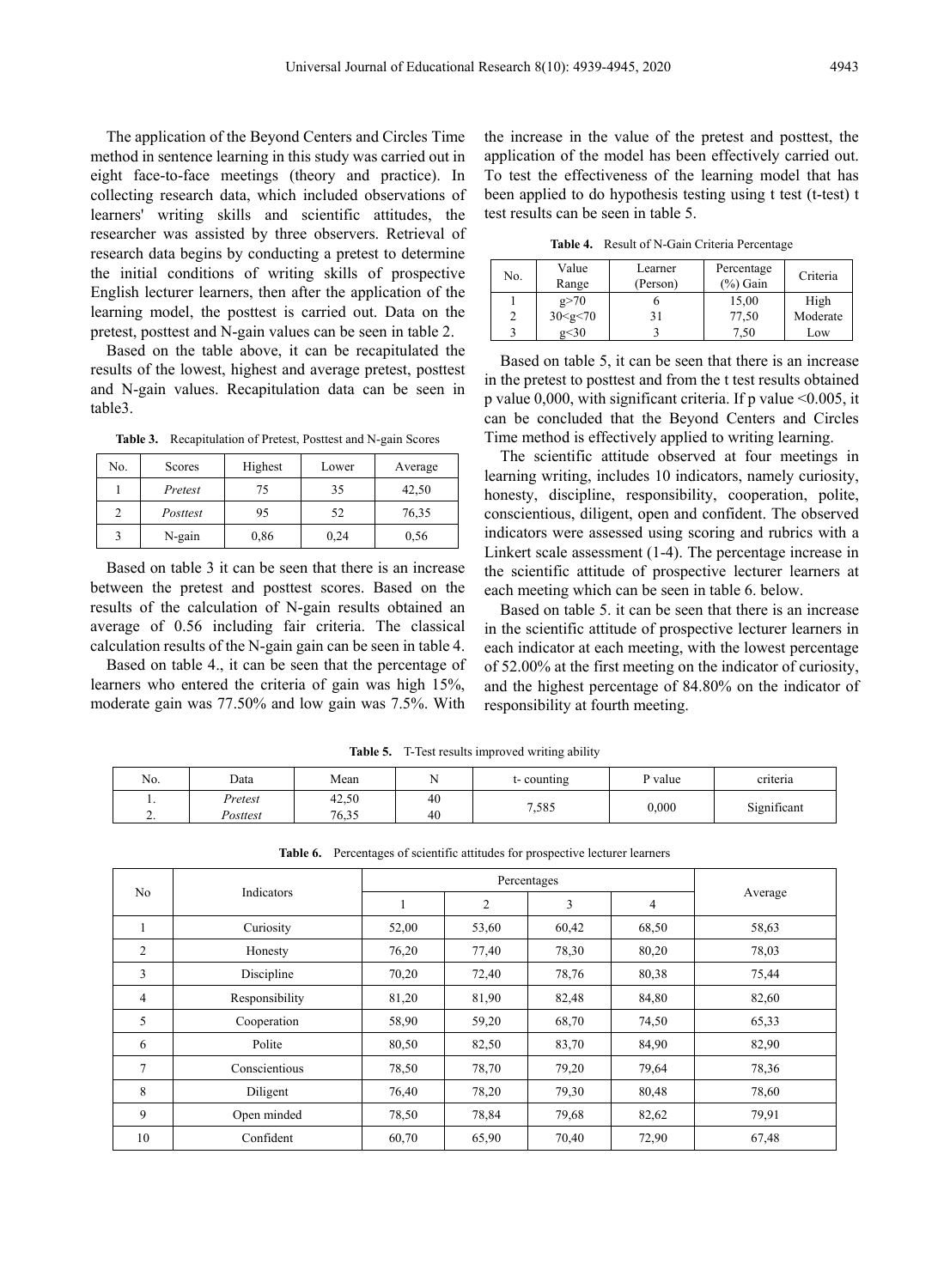## **4. Discussion**

Learning can be carried out optimally of course requires several components that need to be prepared include human resources and equipment needed. From the observations it is known that the Beyond Center and Circle Time method is implemented in the learning process of writing with a focus on activities in group activities or centers of seven centers, where each center has a specific topic complete with media related to the topic. From observations, it is known that the smooth implementation of the Beyond Center and Circle Time method in writing learning is also influenced by the organization of teaching and learning activities. At the beginning of the lecture the lecturer clearly stated the rules of the game, including dividing learners into seven groups. Then the lecturer has also prepared a glossary (examples / vocabulary lists that are used according to the topics studied in each group). This vocabulary briefing is important because learners are helped in understanding the context and then discussing it with group friends. At the core, the group is actively discussing in inventorying new vocabulary based on the topics and media provided, and then they discuss arranging simple sentences, multilevel or compound sentences. Then at the end of the lecture, the group presents their work in front of the class and the lecturer gives appreciation and evaluation, and no less important learners are directed to make conclusions about what they have learned and also reflect what they have learned according to the topic of the group.

In the learning process, by applying practical activities and also assigning research projects to the seven priority centers it is expected that learners will have learning outcomes in the form of thinking and acting skills based on scientific knowledge. In addition, mastery of concepts, Higher Order Thinking Skills and Problem Solving skills can also be improved. The existence of practical activities and research exercises are very effective to reach all domains of knowledge simultaneously, including training so that theory can be applied to real problems (cognitive), training planning activities independently (affective), and training the use of certain instruments (psychomotor) [15].

The scientific method is very effective for obtaining, organizing, and applying new knowledge for learners [16]. Therefore, learners must not only understand concepts that are relevant to the problem at the center of attention but also gain learning experiences related to the skills of applying scientific methods in problem solving and fostering critical thinking patterns [17].

Theoretically, the existence of practical and research activities is a special activity that functions to train and obtain feedback and increase learner motivation [18]. Learning through observation does not only increase the psychomotor domain of learners, but also cognitive and affective. Practical activity plays an important role in developing cognitive, psychomotor, and affective. Thus

through the provision of practical and research activities, it is expected to improve learners' writing abilities.

According to Gott and Dugan [19], practical activities have three interrelated domains, namely motivational aspects that will encourage social interest and ability, application of substantive knowledge, development of experimental skills. The results of his research indicate there is a relationship between practical and learning activities. Joyce and Weil [20], suggested that practical activities have positive potential for learners and lecturers. There are four main potentials of implementing practical activities including interpersonal and intrapersonal potential. Colburn [21], states that practical activities have an influence on the development of learner skills including experimental skills and social skills which include questioning, communication, discussion skills.

Knowledge constructed by the learner in this case learners as subjects makes the knowledge more meaningful. Learning like this can encourage learners to be actively involved in building their own knowledge in depth (deep learning). As for the knowledge gained through direct notice or lecture will not be meaningful knowledge, this knowledge will be remembered while after it is forgotten is not stored in long term memory.

# **5. Conclusions**

Based on the results and discussion, it can be concluded that there is an increase in the pretest to posttest with an average N-Gain of 0.56 moderate criteria, from the t test results obtained p value  $0,000$ , if p value  $\leq 0.005$  then the Beyond Center and Circle Time method effectively applied to learning to write and there is an increase in scientific attitudes at each meeting the lowest of 52.00%, and the highest percentage of 84.80%. This can indicate that the learner lecturer candidates initially did not show enthusiasm for learning and assignment of projects given, but at the next meeting, learners began to be interested and enthusiastic and worked well together in designing practical and research activities related to the seventh center, then make observations properly and be able to make reports on the results of research. Research project assignments can be completed in a timely manner with good results.

The scientific attitude observed at the time of the study included: an attitude of curiosity is an attitude and an action that always seeks to find out more deeply and extends from what it has learned, seen and heard. Curiosity in the learning process can be shown by expressing opinions from various sources, and always asking the lecturer or friend if you have not mastered the material. An honest attitude is a behavior that is based on efforts to make oneself a person who can always be trusted in words, actions and work. Discipline is an action that shows orderly behavior and obeys to various rules and regulations. Discipline in the